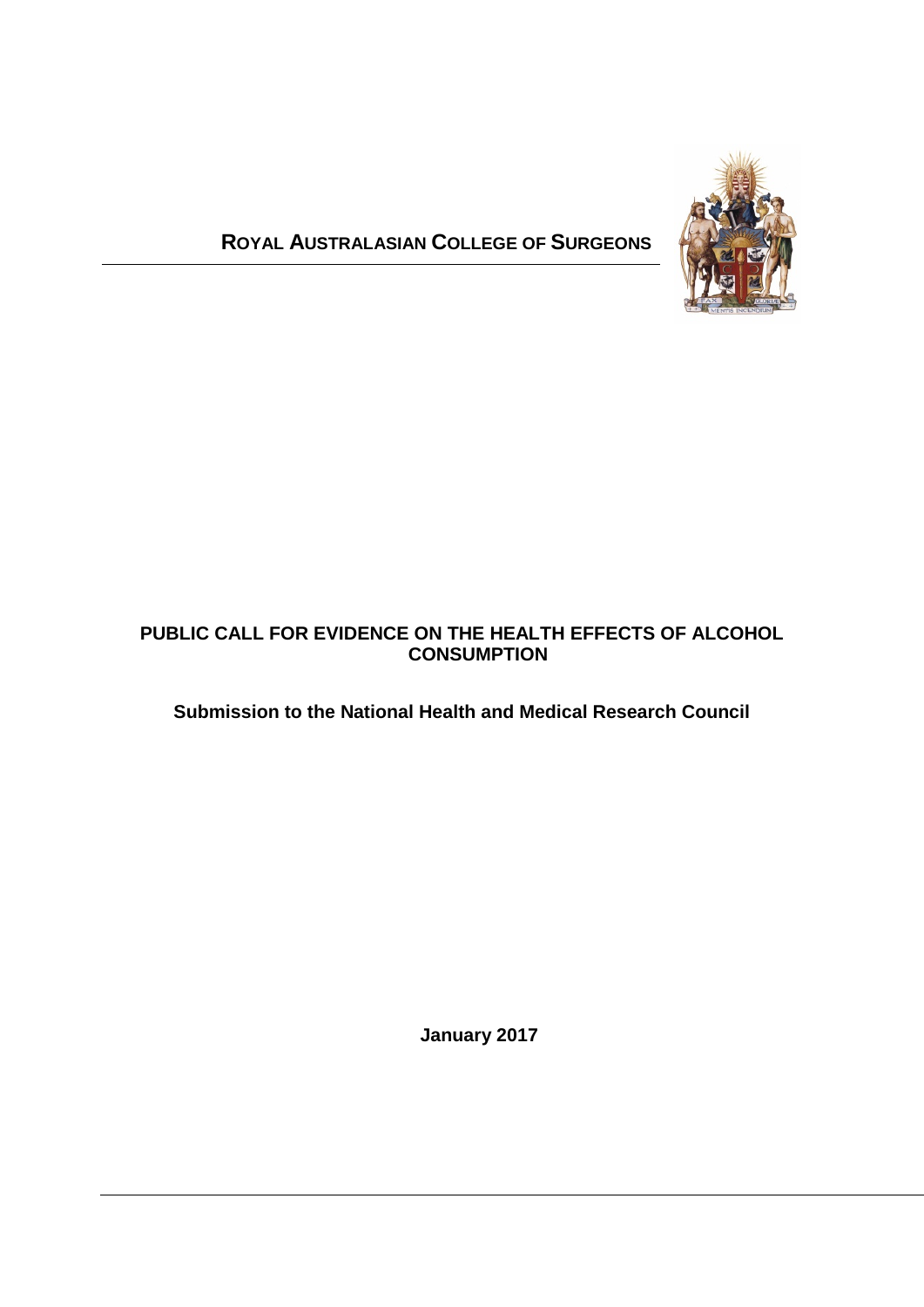#### **INTRODUCTION**

Established in 1927, the Royal Australasian College of Surgeons (RACS) is the leading advocate for surgical standards, professionalism and surgical education in Australia and New Zealand. RACS is a not-for-profit organisation representing more than 7,000 surgeons and 1,300 surgical trainees. Approximately 95 per cent of all surgeons practising in Australia and New Zealand are Fellows of the College (FRACS).

#### **EXECUTIVE SUMMARY**

The harmful use of alcohol is a significant contributor to the global burden of disease, and its misuse substantially contributes to social disruption, injury and death. While there is some evidence that small amounts of alcohol consumption may have health benefits, overwhelmingly the evidence points to the short and long-term health risks commensurate with increased consumption of alcohol.

Alcohol misuse is a causal factor in more than 200 diseases and injury conditions, including cirrhosis of the liver, inflammation of the gut and pancreas, heart and circulatory problems, sleep disorders, male impotency, and eye disease. Excessive alcohol consumption also raises the overall risk of cancer, including cancer of the mouth, throat, oesophagus, liver, breast and bowel.

In Australia about half the reported cases of interpersonal violence, domestic violence and sexual assault are related to excessive alcohol consumption. Alcohol-fuelled incidents are also a factor in up to two thirds of police callouts and around half of homicides.

Since the corporate responsibility of the alcohol industry is to increase profits for its shareholders, governments should exercise considerable caution to ensure that harm minimisation remains at the core of legislative objectives, and that public health is prioritised over financial benefit.

Government agencies monitor and report incidents of alcohol-related harm and some of the costs associated with alcohol abuse, however, agencies do not monitor or report the total costs to the community through alcohol related trauma and law enforcement, meaning we do not have a complete picture of the harm caused by alcohol in terms of its costs and effects on society.

RACS therefore supports mandatory collection of data on whether alcohol use is a factor in emergency department presentations, either by the patient or another individual, and mandatory collection of alcohol sales dates.

RACS endorses preventative measures as the best way to reduce alcohol-related harm (the H.O.T. issues of reduced trading hours and outlet density, and a volumetric tax on alcohol). We support coordinated efforts between governments, health professionals, health services and community organisations to reduce alcohol related harm and injury with evidence-based policy reform. We congratulate the National Health and Medical Research Council for being a leader in such reforms.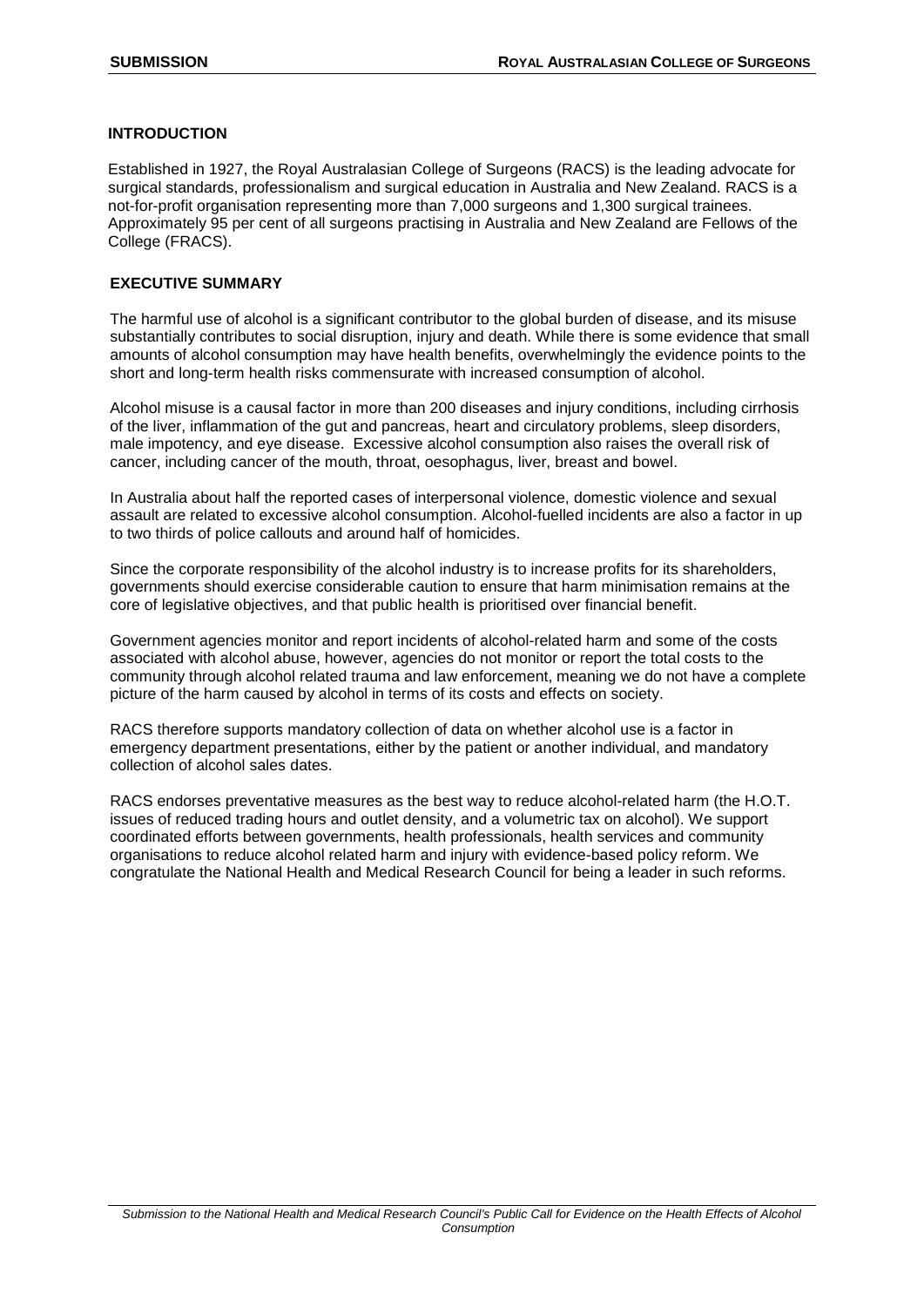#### **EVIDENCE OF THE HEALTH EFFECTS OF ALCOHOL CONSUMPTION**

Thank you for the opportunity to provide citations of relevant published studies on the health risks and/ or benefits of alcohol consumption. Below is a collated list of the publications which RACS considers relevant to this evaluation, many of which are listed in our position paper.

- 1. Alcohol in our lives: Curbing the harm A Report on the review of the Regulatory Framework for the sale and Supply of Liquor [Internet]. Wellington: Law Commission; 2010 Apr. Report 114. Available from:<http://www.austlii.edu.au/nz/other/lawreform/NZLCR/2010/114.pdf>
- 2. Allan J, Clifford A, Ball P, Alston M, Meister P. 'You're less complete if you haven't got a can in your hand': Alcohol consumption and related harmful effects in rural Australia: The role and influence of cultural capital. Alcohol and Alcoholism. 2012 Jul 4; 47(5):624–9. DOI: 10.1093/alcalc/ags074
- 3. Annual Update of Key Results 2013/14: New Zealand Health Survey [Internet]. Wellington: Ministry of Health; 2014 Dec 11. Available from: [http://www.health.govt.nz/publication/annual](http://www.health.govt.nz/publication/annual-update-key-results-2013-14-new-zealand-health-survey)[update-key-results-2013-14-new-zealand-health-survey](http://www.health.govt.nz/publication/annual-update-key-results-2013-14-new-zealand-health-survey)
- 4. Australian Government Department of Health. Technical Report No 3, Preventing alcohol– related harm in Australia: a window of opportunity (including addendum for October 2008 to June 2009) [Internet]. Canberra: Commonwealth of Australia; 2009. Available from: [http://www.health.gov.au/internet/preventativehealth/publishing.nsf/Content/09C94C0F1B9799F5](http://www.health.gov.au/internet/preventativehealth/publishing.nsf/Content/09C94C0F1B9799F5CA2574DD0081E770/$File/alcohol-jul09.doc) [CA2574DD0081E770/\\$File/alcohol-jul09.doc](http://www.health.gov.au/internet/preventativehealth/publishing.nsf/Content/09C94C0F1B9799F5CA2574DD0081E770/$File/alcohol-jul09.doc)
- 5. Australian Guidelines to Reduce Health Risks from Drinking Alcohol [Internet]. Canberra: National Health and Medical Research Council; 2009 Feb. Available from: [https://www.nhmrc.gov.au/\\_files\\_nhmrc/publications/attachments/ds10-alcohol.pdf](https://www.nhmrc.gov.au/_files_nhmrc/publications/attachments/ds10-alcohol.pdf)
- 6. Babor, T, et al. Alcohol: No Ordinary Commodity. Second Edition [Internet]. New York: Oxford University Press; 2010. Available from: [http://www.ndphs.org///documents/2253/Babor\\_alc%20no%20ordinary%20comm%20second](http://www.ndphs.org/documents/2253/Babor_alc%20no%20ordinary%20comm%20second%20edition.pdf) [%20edition.pdf](http://www.ndphs.org/documents/2253/Babor_alc%20no%20ordinary%20comm%20second%20edition.pdf)
- 7. Brown K. Association between alcohol sports sponsorship and consumption: A systematic review. Alcohol and Alcoholism. 2016 Feb 23; 51(6):747–55. DOI: 10.1093/alcalc/agw006
- 8. Chikritzhs T, Catalano P, Pascal R and Henrickson N. Predicting alcohol-related harms from licensed outlet density: a feasibility study [Internet]. Hobart: National Drug Law Enforcement Research Fund; 2008 Jan. Monograph Series No. 28. Available from: [www.ndlerf.gov.au/pub/Monograph\\_28.pdf](http://www.ndlerf.gov.au/pub/Monograph_28.pdf)
- 9. Chong EW, Kreis AJ, Wong TY, Simpson JA, Guymer RH. Alcohol consumption and the risk of age-related Macular degeneration: A systematic review and Meta-Analysis. American Journal of Ophthalmology. 2008 Apr; 145(4):707–15.e2. DOI: 10.1016/j.ajo.2007.12.005
- 10. Claydon C, Webb K, Jefferson A, Garcia J. National Drug Strategy Household Survey detailed report 2013 [Internet]. Canberra: Australian Institute of Health and Welfare; 2014. Drug statistics series no. 28. Cat. no. PHE 183. Available from: <http://www.aihw.gov.au/WorkArea/DownloadAsset.aspx?id=60129549848>
- 11. Connor J, Casswell S. Alcohol-related harm to others in New Zealand: evidence of the burden and gaps in knowledge [Internet]. NZMJ. 2012 Aug 24; Vol 125 No 1360. Available from: <https://www.ncbi.nlm.nih.gov/pubmed/22932651>
- 12. Dearden J, Payne J. Alcohol and homicide in Australia [Internet]. Canberra: Australian Institute of Criminology; 2009 Jul. Trends & issues in crime and criminal justice no. 372. Available from: [http://www.aic.gov.au/publications/current series/tandi/361-380/tandi372.aspx](http://www.aic.gov.au/publications/current%20series/tandi/361-380/tandi372.aspx)

*Submission to the National Health and Medical Research Council's Public Call for Evidence on the Health Effects of Alcohol Consumption*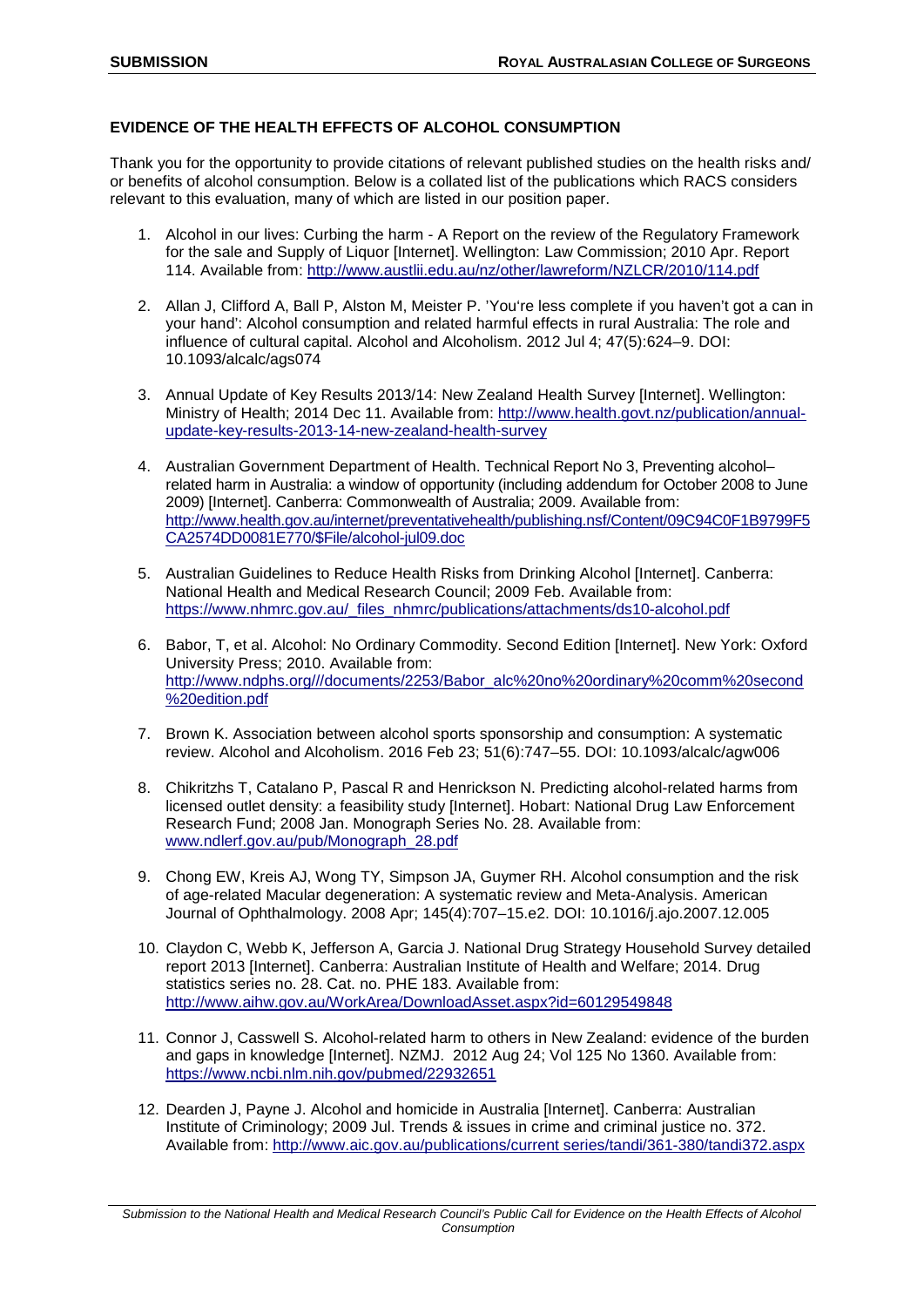- 13. Gao C, Ogeil, R, Lloyd B. Alcohol's burden of disease in Australia [Internet]. Canberra: Foundation for Alcohol Research and Education and VicHealth in collaboration with Turning Point; 2014. Available from:<http://fare.org.au/2014/07/alcohols-burden-of-disease/>
- 14. Global status report on alcohol and health [Internet]. Switzerland: World Health Organization; 2014 ed. Available from: [http://apps.who.int/iris/bitstream/10665/112736/1/9789240692763\\_eng.pdf?ua=1](http://apps.who.int/iris/bitstream/10665/112736/1/9789240692763_eng.pdf?ua=1)
- 15. Global strategy to reduce harmful use of alcohol [Internet]. Switzerland: World Health Organization; 2010. Available from: [http://www.who.int/substance\\_abuse/activities/gsrhua/en/](http://www.who.int/substance_abuse/activities/gsrhua/en/)
- 16. Harper C. The neurotoxicity of alcohol. Human & Experimental Toxicology. 2007 Mar 1; 26(3):251–7. DOI: 10.1177/0960327107070499
- 17. Havard A, Shakeshaft AP, Conigrave KM. Prevalence and characteristics of patients with risky alcohol consumption presenting to emergency departments in rural Australia. Emergency Medicine Australasia. 2012 Feb 14; 24(3):266–76. DOI: 10.1111/j.1742-6723.2012.01537.x
- 18. Howard SJ, Gordon R, Jones SC. Australian alcohol policy 2001–2013 and implications for public health. BMC Public Health. 2014 Aug 15; 14(1). DOI: 10.1186/1471-2458-14-848
- 19. IARC Monographs on the Evaluation of Carcinogenic Risks to Humans Volume 96 Alcohol consumption and ethyl carbamate [Internet]. Lyon, France: International Agency for Research on Cancer Working Group; 2010. Available from: <http://monographs.iarc.fr/ENG/Monographs/vol96/mono96.pdf>
- 20. Jayasekara H, Ferris J, Matthews S, Livingston M, Lloyd B. Trends in alcohol-attributable morbidity and mortality for Victoria, Australia from 2000/01 to 2009/10. Journal of Public Health. 2013 Jun 30; 36(3):399–407. DOI: 10.1093/pubmed/fdt063
- 21. Jernigan D, Noel J, Landon J, Thornton N, Lobstein T. Alcohol marketing and youth alcohol consumption: A systematic review of longitudinal studies published since 2008. Addiction. 2016 Nov 8. DOI: 10.1111/add.13591
- 22. Jiang H, Livingston M, Room R. Alcohol consumption and fatal injuries in Australia before and after Major Traffic safety initiatives: A time series analysis. Alcoholism: Clinical and Experimental Research. 2015 Jan;39(1):175–83. DOI: 10.1111/acer.12609
- 23. Jiang H, Livingston M, Room R, Dietze P, Norstrom T, Kerr WC. Alcohol consumption and liver disease in Australia: A time series analysis of the period 1935-2006. Alcohol and Alcoholism. 2013 Sep 19;49(3):363–8. DOI: 10.1093/alcalc/agt143
- 24. Jones SC, Magee CA. Exposure to alcohol advertising and alcohol consumption among Australian adolescents [Internet]. Alcohol and Alcoholism, 46 (5), 630-637. Available from: <http://ro.uow.edu.au/cgi/viewcontent.cgi?article=2848&context=hbspapers>
- 25. Kavanagh AM, Kelly MT, Krnjacki L, Thornton L, Jolley D, Subramanian SV, Turrell G, Bentley RJ. Access to alcohol outlets and harmful alcohol consumption: a multi-level study in Melbourne, Australia. Addiction. 2011 Oct; 106(10):1772-9. DOI: 10.1111/j.1360-0443.2011.
- 26. Lai HMX, Sitharthan T, Huang QR. Exploration of the Comorbidity of alcohol use disorders and mental health disorders among inpatients presenting to all hospitals in New South Wales, Australia. Substance Abuse. 2012 Apr; 33(2):138–45. DOI: 10.1080/08897077.2011.634967
- 27. Laslett, AM, Catalano P, Chikritzhs Y, Dale C, Doran C, Ferris J, Jainullabudeen T, Livingston M, Matthews S, Mugavin J, Room R, Schlotterlein M, Wilkinson C. Surveying the range and

*Submission to the National Health and Medical Research Council's Public Call for Evidence on the Health Effects of Alcohol Consumption*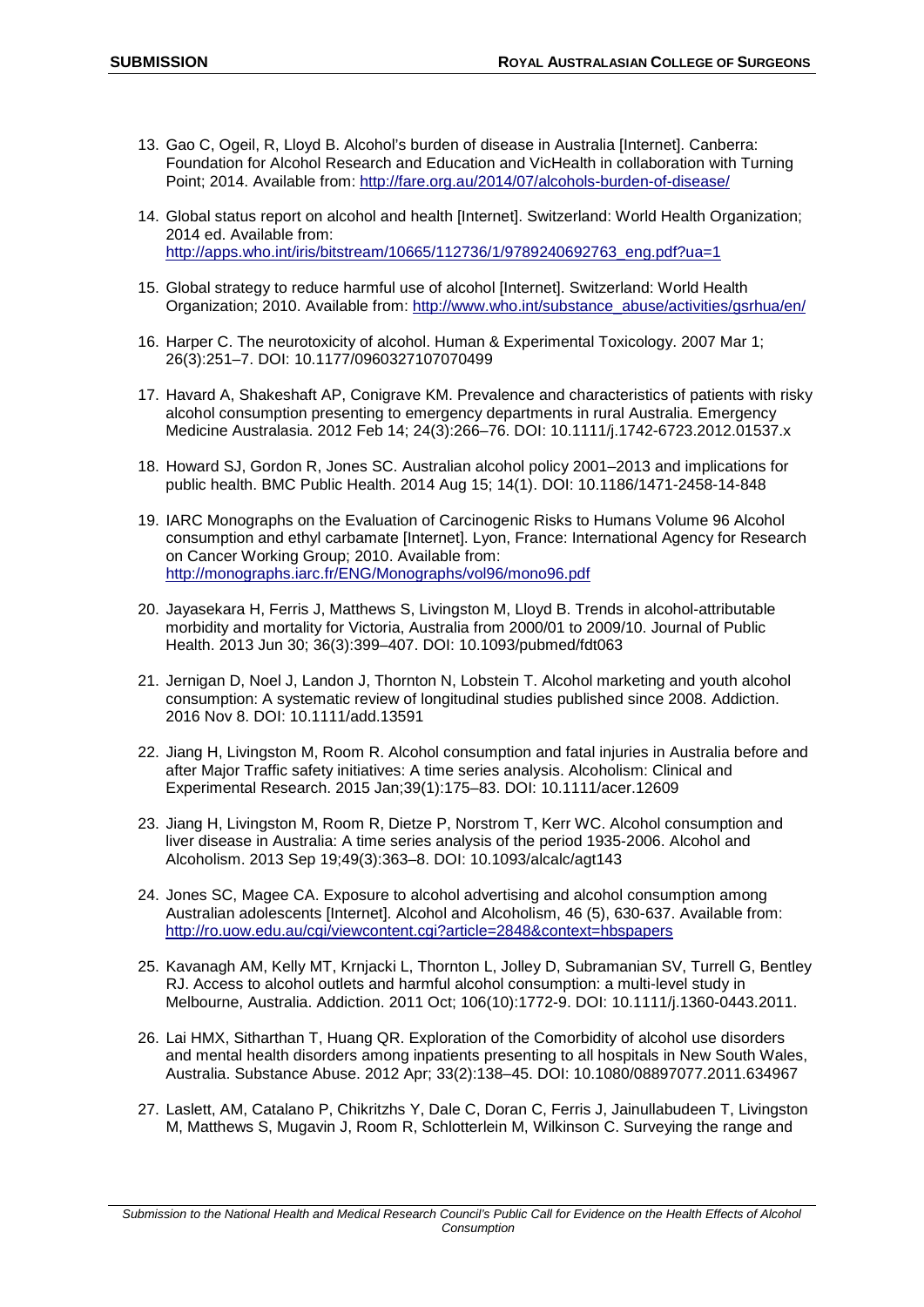magnitude of alcohol's harm to others [Internet]. Addiction. 2011 Aug 5;106(9):1603–11. DOI: 10.1111/j.1360-0443.2011.03445.x

- 28. Laslett AM, Ferris J, Dietze P, Room R. Social demography of alcohol-related harm to children in Australia. Addiction. 2012 Mar 21; 107(6):1082–9. DOI: 10.1111/j.1360-0443.2012.03789.x
- 29. Livingston M. A longitudinal analysis of alcohol outlet density and assault. Alcohol: Clinical and Experimental Research. 2008; 32:1074−9. DOI: 10.1111/j.1530-0277.2008.00669.x
- 30. Livingston M. Alcohol outlet density and assault: a spatial analysis. Addiction. 2008; 103:619−28. DOI: 10.1111/j.1360-0443.2008.02136.x
- 31. Livingston M, Wilkinson C. Per-capita alcohol consumption and all-cause male mortality in Australia, 1911–2006. Alcohol and Alcoholism. 2012 Nov 21; 48(2):196–201. DOI: 10.1093/alcalc/ags123
- 32. Lloyd B, Barratt MJ, Ferris J, Best D, Lubman DI. Factors influencing mortality among alcohol and drug treatment clients in Victoria, Australia: The role of demographic and substance use characteristics. Australian & New Zealand Journal of Psychiatry. 2013 May 29; 47(9):859–67. DOI: 10.1177/0004867413491155
- 33. Magnus A, Cadilhac D, Sheppard L, Cumming T, Pearce D, Carter R. The economic gains of achieving reduced alcohol consumption targets for Australia. American Journal of Public Health. 2012 Jul; 102(7):1313–9. DOI: 10.2105/ajph.2011.300453
- 34. Manning M, Smith C, Mazerolle P. Trends & issues in crime and criminal justice series: The societal costs of alcohol misuse in Australia No. 454 [Internet]. Canberra: Australian Institute of Criminology; 2013 Apr. Available from: <http://www.aic.gov.au/publications/current%20series/tandi/441-460/tandi454.html>
- 35. Miller PG, Coomber K, Staiger P, Zinkiewicz L, Toumbourou JW. Review of rural and regional alcohol research in Australia. Australian Journal of Rural Health. 2010 Jun 20; 18(3):110–7. DOI: 10.1111/j.1440-1584.2010.01133.x
- 36. Ministerial Forum on Alcohol Advertising and Sponsorship: Recommendations on alcohol advertising and sponsorship [Internet]. Wellington: Ministry of Health; 2014 Dec 17. Available at:<http://www.health.govt.nz/publication/ministerial-forum-alcohol-advertising>
- 37. Morgan A, McAtamney A. Key issues in alcohol-related violence. Research in practice no. 4 [Internet]. Canberra: Australian Institute of Criminology; 2009 Dec. Available from: <http://www.aic.gov.au/publications/current%20series/rip/1-10/04.html>
- 38. Ogeil RP, Room R, Matthews S, Lloyd B. Alcohol and burden of disease in Australia: The challenge in assessing consumption. Australian and New Zealand Journal of Public Health. 2015 Feb 25; 39(2):121–3. DOI: 10.1111/1753-6405.12308
- 39. O'Leary CM, Bower C. Guidelines for pregnancy: What's an acceptable risk, and how is the evidence (finally) shaping up? Drug and Alcohol Review. 2011 Sep 29; 31(2):170–83. DOI: 10.1111/j.1465-3362.2011.00331.x
- 40. O'Rourke S, Ferris J, Devaney M. Beyond pre-loading: Understanding the associations between pre-, side- and back-loading drinking behavior and risky drinking. Addictive Behaviors. 2016; 53 (2016) 146–154. DOI: 10.1016/j.addbeh.2015.07.008
- 41. Pandeya N, Wilson LF, Webb PM, Neale RE, Bain CJ, Whiteman DC. Cancers in Australia in 2010 attributable to the consumption of alcohol. Australian and New Zealand Journal of Public Health. 2015 Oct; 39(5):408–13. DOI: 10.1111/1753-6405.12456

*Submission to the National Health and Medical Research Council's Public Call for Evidence on the Health Effects of Alcohol Consumption*